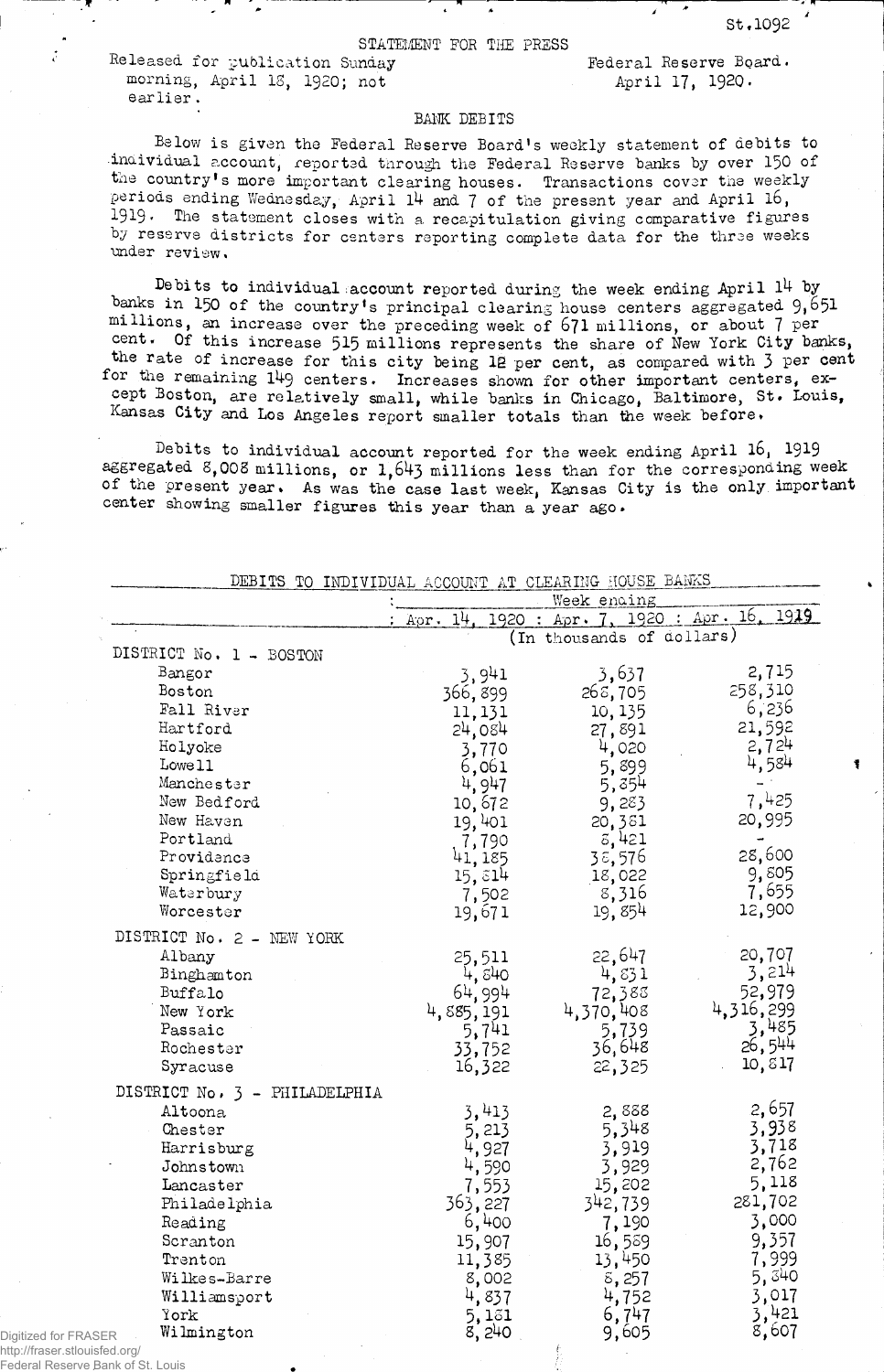|                             | DEBITS TO INDIVIDUAL ACCOUNT AT CLEARING HOUSE BANKS | Week ending               |                                     |
|-----------------------------|------------------------------------------------------|---------------------------|-------------------------------------|
|                             | Apr. 14.                                             |                           | 1920 : Apr. 7, 1920 : Apr. 16, 1919 |
| DISTRICT No. 4 - CLEVELAND  |                                                      | (In thousands of dollars) |                                     |
| Akron                       | 33,735                                               | 23,018                    | 12,476                              |
| Cincinnati                  | 72,331                                               | 64,647                    | 71,200                              |
| Cleveland                   | 220,707                                              | 137,312                   | 184, 727                            |
| Columbus                    | 35,181                                               | 29,311                    | 31,495                              |
| Dayton                      | 12,863                                               | 13,582                    | 10,702                              |
| Erie                        | 7,795                                                | 6,596                     | 5,969                               |
| Greensburg<br>Lexington     | 4,624                                                | 3,643                     | 1,976                               |
| Oil City                    | 5,783                                                | 6,154                     | 4,653                               |
| Pittsburgh                  | 2,800<br>159,366                                     | 3,467                     | 2,601                               |
| Springfield                 | 4,153                                                | 179,180<br>3,185          | 150, 534<br>3,823                   |
| Toledo                      | 37,449                                               | 34,010                    | 33,517                              |
| Wheeling                    | 11, 104                                              | 9,724                     | 7,614                               |
| Youngstown                  | 20,383                                               | $16, \varepsilon$ 47      | 17,103                              |
| DISTRICT No. 5 - RICHMOND   |                                                      |                           |                                     |
| Baltimore                   | 107,842                                              | 109,341                   | 74,695                              |
| Charleston                  | 9,332                                                | 11,445                    | 7,196                               |
| Charlotta                   | 9,560                                                | 5,737                     | 5,100                               |
| Columbia                    | 7,760                                                | 6,883                     | 5,876                               |
| Norfolk<br>Raleigh          | 19,037                                               | 15,458                    | 18,303                              |
| Richmond                    | 5,800                                                | 4,900                     | 3,800                               |
|                             | 27,031                                               | 25,730                    | 21,763                              |
| DISTRICT No. 6 - ATLANTA    |                                                      |                           |                                     |
| Atlanta                     | 34, 894                                              | 34,742                    | 23,760                              |
| Augusta<br>Birmingham       | 12,921                                               | 12,704                    | 5,727                               |
| Chattanooga                 | 15,722                                               | 17,033                    | 9,082                               |
| Jacksonville                | 11,920                                               | 12,116                    | 9,851                               |
| Knoxville                   | 14,505                                               | 16, 131                   | 13,990                              |
| Macon                       | 7,371<br>8,144                                       | 7,445                     | 5,628                               |
| Mobile                      | 9,036                                                | 8,237<br>9,996            | 5,398<br>6,336                      |
| Montgomery                  | 5,364                                                | 5,776                     | 5,897                               |
| Nashville                   | 25,775                                               | 27,129                    | 22, 256                             |
| New Orleans                 | 93, 192                                              | 82,610                    | 56,196                              |
| Pensacola                   | 2,577                                                | 2,204                     | 2,043                               |
| Savannah                    | 20,387                                               | 19,471                    | 11,283                              |
| Tampa<br>Vicksburg          | 6, 347                                               | $\epsilon$ , 114          | 5,604                               |
|                             | 2,096                                                | 1,849                     | 2,090                               |
| DISTRICT No. 7 - CHICAGO    |                                                      |                           |                                     |
| Bay City                    | 4,020                                                | 4,094                     | 2,569                               |
| Bloomington<br>Cedar Rapids | 3,681                                                | 4, 253                    | 3,064                               |
| Chicago                     | 9,683                                                | 12, 141                   | 2,768                               |
| Davenport                   | 679,290                                              | 720,501                   | 570, 197                            |
| Decatur                     | 8,779<br>3,990                                       | 12, 157                   | 5,704                               |
| Des Moines                  | 27,495                                               | 4,693<br>28,402           | 3,535                               |
| Detroit                     | 149,304                                              | 141,422                   | 17,225<br>110,632                   |
| Dubuque                     | 4, 152                                               | 3,015                     | 1,939                               |
| $\texttt{Flint}$            | 7,719                                                | 14,198                    | 4,539                               |
| Ft. Wayne                   | 8, g66                                               | 7,461                     | 5,006                               |
| Grand Rapids                | 19,617                                               | 25,553                    | 14,470                              |
| Indianapolis                | 40,485                                               | 36,529                    | 31,745                              |
| Jackson                     | 4,135                                                | 3,231                     | 4, 253                              |
| Kalamazoo<br>Lansing        | 5,454                                                | 5,427                     | 3,196                               |
| Mi lwaukoo                  | 7,518.                                               | 5,678                     | 4,058                               |
| Peoria                      | 70,630                                               | 69,387                    | 53,861                              |
| Rockford                    | 10,773<br>6,667                                      | 11,432                    | 12,494                              |
| Sioux City                  | 19,702                                               | 7,522<br>19,163           | 4,743                               |
| South Bend                  | 3,739                                                | 3,129                     | 14, 247<br>3,547                    |
| Springfield                 | 5,354                                                | 5,088                     | 5,860                               |
| Waterloo                    | 5,063                                                | 5,400                     | 2,959                               |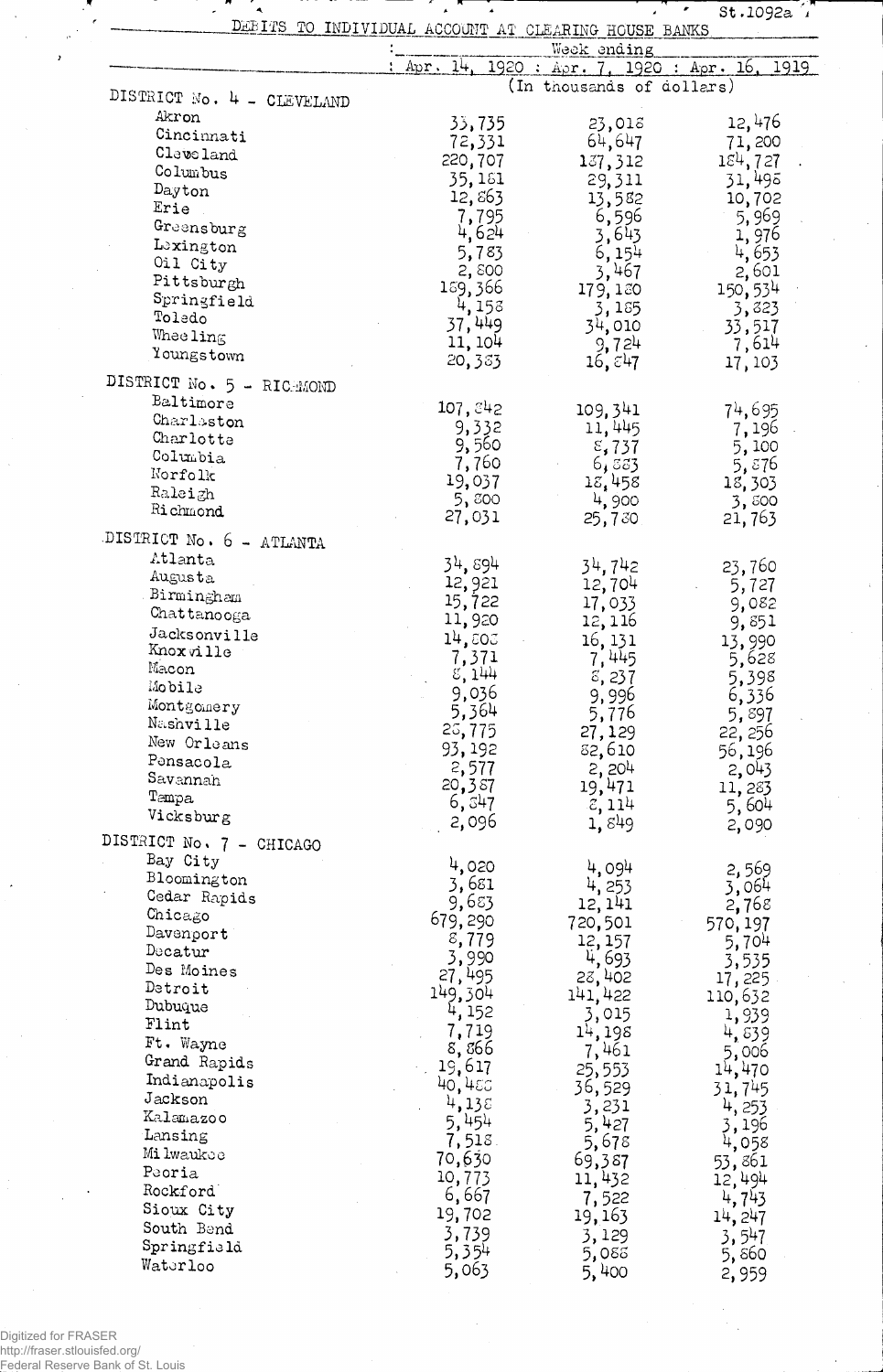J

|  |  |  | DEBITS TO INDIVIDUAL ACCOUNT AT CLEARING HOUSE BANKS |  |
|--|--|--|------------------------------------------------------|--|
|  |  |  |                                                      |  |

Į,

 $\overline{\phantom{a}}$  $\hat{\mathbf{z}}$ 

 $\mathcal{L}_{\mathbf{A}}$ 

 $\overline{a}$ 

|                               |                    | Week anding                         |         |
|-------------------------------|--------------------|-------------------------------------|---------|
|                               | : $Apr. 14.$       | 1920 : Apr. 7, 1920 : Apr. 16, 1919 |         |
|                               |                    | (In thousands of dollars)           |         |
| DISTRICT No. S - ST. LOUIS    |                    |                                     |         |
| Evansville                    | 6,023              | 5,316                               | 5,655   |
| Little Rock                   | 10,611             | 10,239                              | 8,506   |
| Louisville                    | 37,596             | 35,809                              | 33,830  |
| Memphis                       | 37, 263            | 38,042                              | 25,954  |
| St. Louis                     | 155,850            | 163,044                             | 135,782 |
| DISTRICT No. 9 - MINNEAPOLIS  |                    |                                     |         |
| Aberdeen                      | 1,861              | 1,892                               | 1,398   |
| Billings                      | 2,515              | 2,521                               | 2,517   |
| Duluth                        | 20, 346            | 15, 120                             | 20,285  |
| Fargo                         | 4,103              | 3,391                               | 1,391   |
| Grand Forks                   | 2, 113             | 2,109                               | 1,401   |
| Great Falls                   |                    | 1,893                               | 2,701   |
| Helena                        | $2,017$<br>$2,449$ | 2,741                               | 2,019   |
| Minneapolis                   | 94,960             | 81,474                              | 82,995  |
| St. Paul                      | 36,627             | 37,995                              | 30,859  |
| Sioux Falls                   | 6,805              | 7,616                               |         |
| Superior                      | 2,425              | 2, 135                              | 1,853   |
| Winona                        | 1,373              | 1,540                               | 947     |
| DISTRICT No. 10 - KANSAS CITY |                    |                                     |         |
| Atchison                      | 574                | 681                                 |         |
| Bartlesville                  | 3,953              | 3,541                               | 2,639   |
| Cheyenne                      | 1,672              |                                     |         |
| Colorado Springs              | 3,775              | $2,433$<br>3,570                    | 2,382   |
| Denver                        | 44, CO5            | 47,583                              | 28,834  |
| Joplin                        | 4,546              | 3,719                               | 3,399   |
| Kansas City, Ken.             | 4,436              | 3,907                               | 2,829   |
| Kansas City, Mo.              | 73,934             | 86,146                              | E8,284  |
| Muskogee                      | 5,861              | 6,336                               | 3,431   |
| Oklahoma City                 | 21,322             | 21,718                              | 13, 175 |
| <b>Omaha</b>                  | 59,116             | 57,801                              | 59,062  |
| Pueblo                        | 5,771              | 5,055                               | 4,952   |
| St. Joseph                    | 21,674             | 21,815                              | 19,789  |
| Topeka                        | 6,915              | 6,499                               | 4,820   |
| Tulsa                         | 31,460             | 26,856                              | 20,349  |
| Wichita                       | 14,452             | 14,304                              | 9,119   |
| DISTRICT No. 11 - DALLAS      |                    |                                     |         |
| Albuquerque                   | 1,752              | 1,965                               | 1,510   |
| Austin                        | 4,060              | 3,387                               | 2,930   |
| Beaumont                      | 5,475              | 5,559                               | 3,606   |
| Dallas                        | 42,827             | 42, 146                             | 28, 335 |
| El Paso                       | 9,660              | 9,538                               | 6,542   |
| Ft. Worth                     | 25,004             | 24,422                              | 16,578  |
| Galveston                     | 5,413              | 9,546                               | 5,301   |
| Houston                       | 32,563             | 33,441                              | 24,217  |
| San Antonio                   | 3,397              | 8,575                               |         |
| Shreveport                    | 9,612              | 10,951                              | 4,898   |
| Texarkana                     | 3,090              | 1,942                               | 1,772   |
| Tucson                        | 1,773              | 1,563                               | 1,618   |
| Waco                          | 3,900              | 4,470                               | 3,120   |